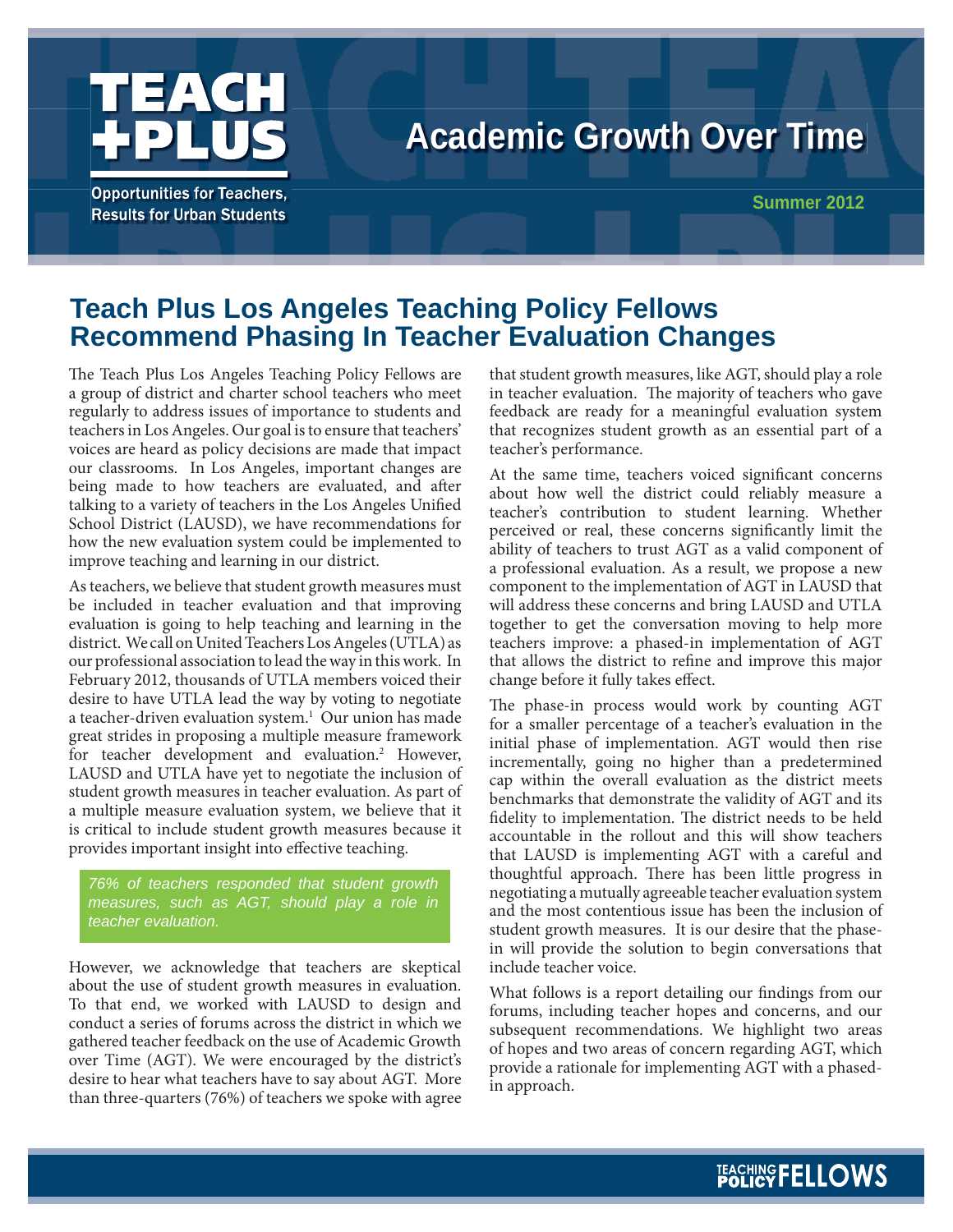# **Area for Hope: Improved Professional Development**

There is optimism that the use of AGT will help identify strengths and weaknesses in pedagogy and lead to improved professional development. Specifically, teachers selected the "identification of strength and weaknesses in their pedagogy" as their greatest hope for the use of AGT. Teachers spoke about the hope that AGT would provide information that would help them hone in on their craft. Many teachers spoke about their desire for "usable" data that was timely and provided teachers with actionable feedback.

Teachers said that it will be essential for their schools and the district to be able to use the feedback provided in their AGT reports by aligning future professional development to help teachers develop and improve in their craft.

### **Area for Hope: Teacher Leadership Pathways**

There was also optimism that AGT will help "identify high impact colleagues at their school site and in the district." By identifying high impact teachers across the district, LAUSD has an opportunity to showcase great teaching and allow teacher leaders to share promising practices. In addition to identifying teachers to run content-specific professional development, this could lead to establishing a pipeline for future leadership roles.

*"I like my AGT report. It's the first time I'm getting recognized for the growth in my more challenging kids."*

*Teacher, Teach Plus Event* 

One of the challenges associated with this hope is that it raised concerns amongst teachers regarding the privacy of their AGT scores. In the phrasing of this statement, neither Teach Plus nor LAUSD intended to imply that AGT scores become public. As teachers, we are opposed to publicly releasing individual AGT scores. The intent of the statement was to identify whether teachers would benefit from knowing if a colleague at their school site was particularly successful with a certain population and/or in a particular subject.

### **Area for Concern: Reliability of AGT**

While 3 out of 4 teachers at our events agreed that student growth measures ought to be used in teacher evaluation, teachers expressed concern about whether AGT accurately reflects their impact. Specifically, teachers question the statistical methodology behind AGT and the assessment used to generate AGT scores, the California Standards Test (CST). LAUSD has attempted to allay these fears through creating a web portal that explains how the algorithm works, yet some teachers still expressed skepticism. LAUSD must continue to demonstrate transparency and pursue new methods to address these concerns by improving communication with teachers, as

well as creating a plan for the transition to Common Core Standards, before full-scale implementation.

*"When you have a value added model, when so much is based on a single test (CST), you're going to have a situation where individual teachers or schools are going to try to game the system – making decisions that may not be in the best interest of the student."* 

*Teacher, Teach Plus Event* 

Many teachers, including those whose students do and do not take the CST, were not comfortable using the CST as a metric of teacher performance. Teachers were not only concerned about the ability of the CST to assess students' higher order thinking, but also about many students' ambivalence toward their own test results.

## **Area for Concern: Unintended Consequences of Using AGT in Teacher Evaluation**

Teachers are also concerned about unintended consequences that might arise from the implementation of AGT as a measure of teacher effectiveness on student learning.

First, some teachers are concerned that a greater emphasis on testing could lead to a narrowing of the curriculum. Once a teacher's evaluation is tied to test results, teachers may have an incentive to focus on standards most likely to appear on a high-stakes test, while neglecting or outright ignoring other standards less likely to appear on a test. In addition, teachers may engage in unethical test preparation. As the experiences of several districts have shown, some teachers and administrators facing the pressure of a high-stakes test have engaged in unethical practices. We urge LAUSD to take proactive steps to safeguard against this occurrence.

*"Why use a statistically fl awed method to evaluate anything, especially the human phenomena of teaching?"*

#### *Teacher, Teach Plus Event*

In addition to changing teachers' behavior, AGT could change the teaching environment and culture. Teachers at each event pointed out that the structure and implementation of AGT inherently creates a perceived competition among teachers. This may shift teachers' focus away from professional collaboration and instruction that benefits students, and instead toward isolationism motivated by a desire to simply have a higher

AGT than one's colleagues.

# **Design Principle: Phased-In Implementation**

Given these concerns, it is important for LAUSD to proceed deliberately. AGT should count for something -- 76% of teachers agreed that AGT should play some part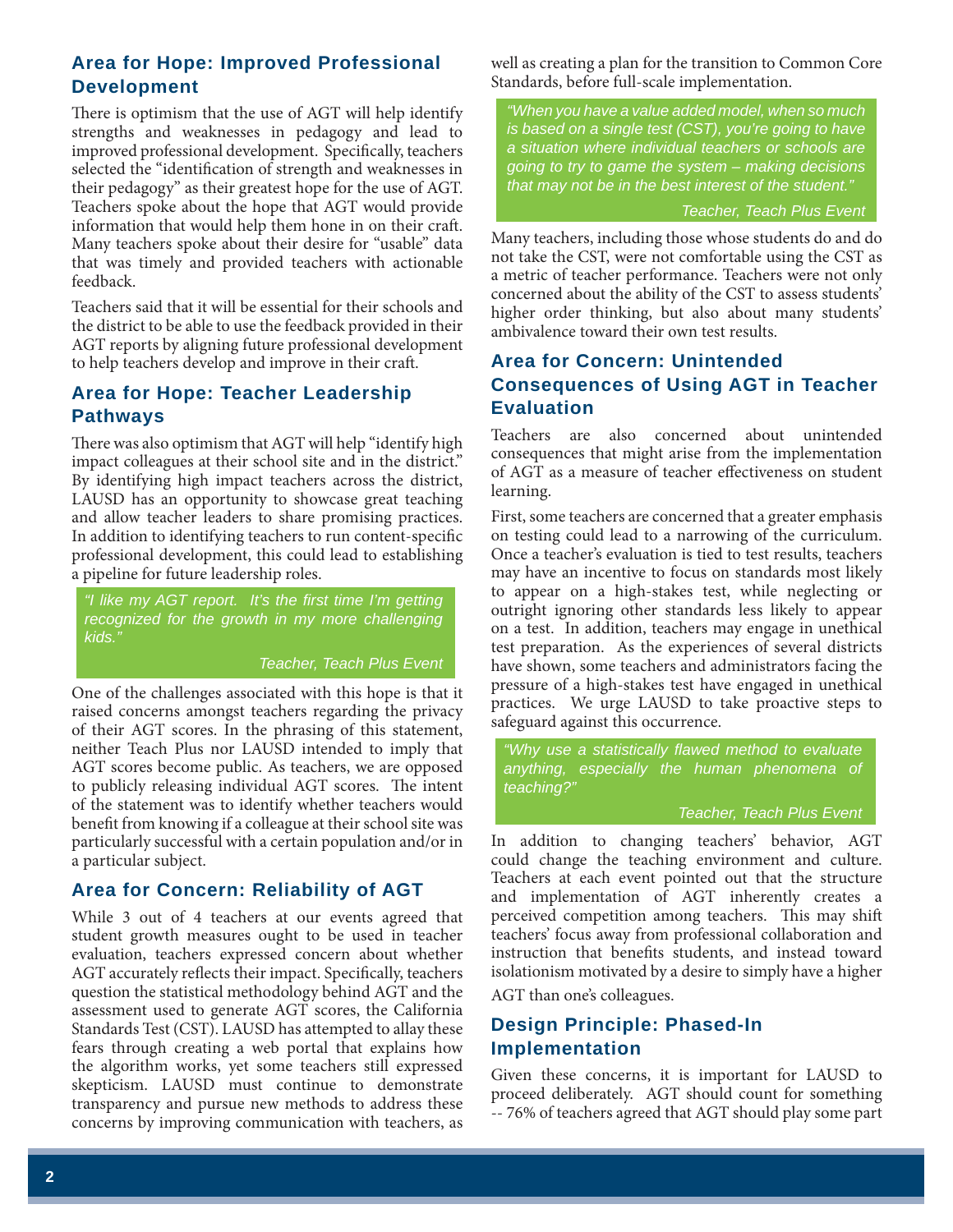of their evaluation -- but it also should not count for the entire evaluation. Before AGT can constitute a significant fixed percentage of a teacher's evaluation, LAUSD must address these concerns. In the meantime, the question remains -- "Where do we start?"

In our focus groups, attendees provided their proposed percentage of AGT in teacher evaluation. The average for their responses was approximately 18%. Given the intensity of concerns about the implementation of AGT and to provide a palatable starting point, we recommend an initial baseline weighting of 10% at the start of the evaluation system. We also discovered that teachers would be willing to weight AGT much higher if the district could overcome the previously stated concerns. Ultimately, for AGT to be a meaningful part of a teacher's evaluation it is essential that the fixed percentage be more than 10%. The phased-in implementation process would encourage LAUSD to engage in a continued process of ensuring that AGT accurately assesses student growth while promoting excellent teaching.

In summary, we recommend that LAUSD negotiate to **start low, by using AGT at 10%** of the total evaluation score, **with the percentage rising incrementally as concerns are addressed and our recommendations are implemented.**  Even as LAUSD addresses these implementation concerns, AGT should account for **no more than 33 1/3%** of a teacher's evaluation. LAUSD should weight AGT according to specific benchmarks that assess its own implementation effectiveness. We recommend that AGT be weighted towards a larger portion of a teacher's evaluation only as LAUSD demonstrates measurable progress toward an effective implementation of AGT.

# **Recommendations**

For LAUSD to effectively implement AGT as a component of teachers' evaluations, the district must address teachers' concerns. We identified the following six specific recommendations that can be clustered under three headings: Assessment Accuracy, Excellent Teaching, and Teacher Understanding and Acceptance.

#### **Assessment Accuracy**

**1. Proactively align AGT with Common Core Assessments and curricula.** LAUSD must take leadership to ensure both smooth and comprehensive implementation of Common Core assessments and control for the transition from CSTs to the new assessments. LAUSD should engage a robust and diverse group of stakeholders to ensure smooth transition and alignment to Common Core.

**2. Hold students accountable for results of any assessment used to evaluate teachers.** Especially at the secondary level, students must accept ownership of their own scores. For example, assessment scores could be included as a first grade in the following year or potentially by incorporating scores into students' final grades.

 **AGT should be scaled towards a larger portion of a teacher's evaluation** *only* **as LAUSD demonstrates measurable progress toward an effective implementation**



#### **Excellent Teaching**

#### **3. Develop incentives to encourage collaboration within schools and departments.**

In order to prevent the type of competitive isolation and teaching to the test that was previously described, LAUSD must create incentives for collaboration. This might take the form of schoolwide, department-wide, or individual incentives.

**4. Proactively implement rigorous assessment integrity measures.** Teachers must feel that AGT is a balanced and fair metric, and to achieve this LAUSD must ensure that assessment preparation and administration are accomplished ethically.

#### **Teacher Understanding and Investment**

**5. Ensure and measure system-wide teacher understanding of and investment in AGT.** LAUSD should develop a method to measure both teacher understanding and teacher investment. This data should then be utilized to inform professional development planning decisions. A continuous feedback loop is a critical piece of this recommendation.

6. Further refine the AGT algorithm as additional **methods of capturing relevant student control variable data become available.** It is both conceivable and likely